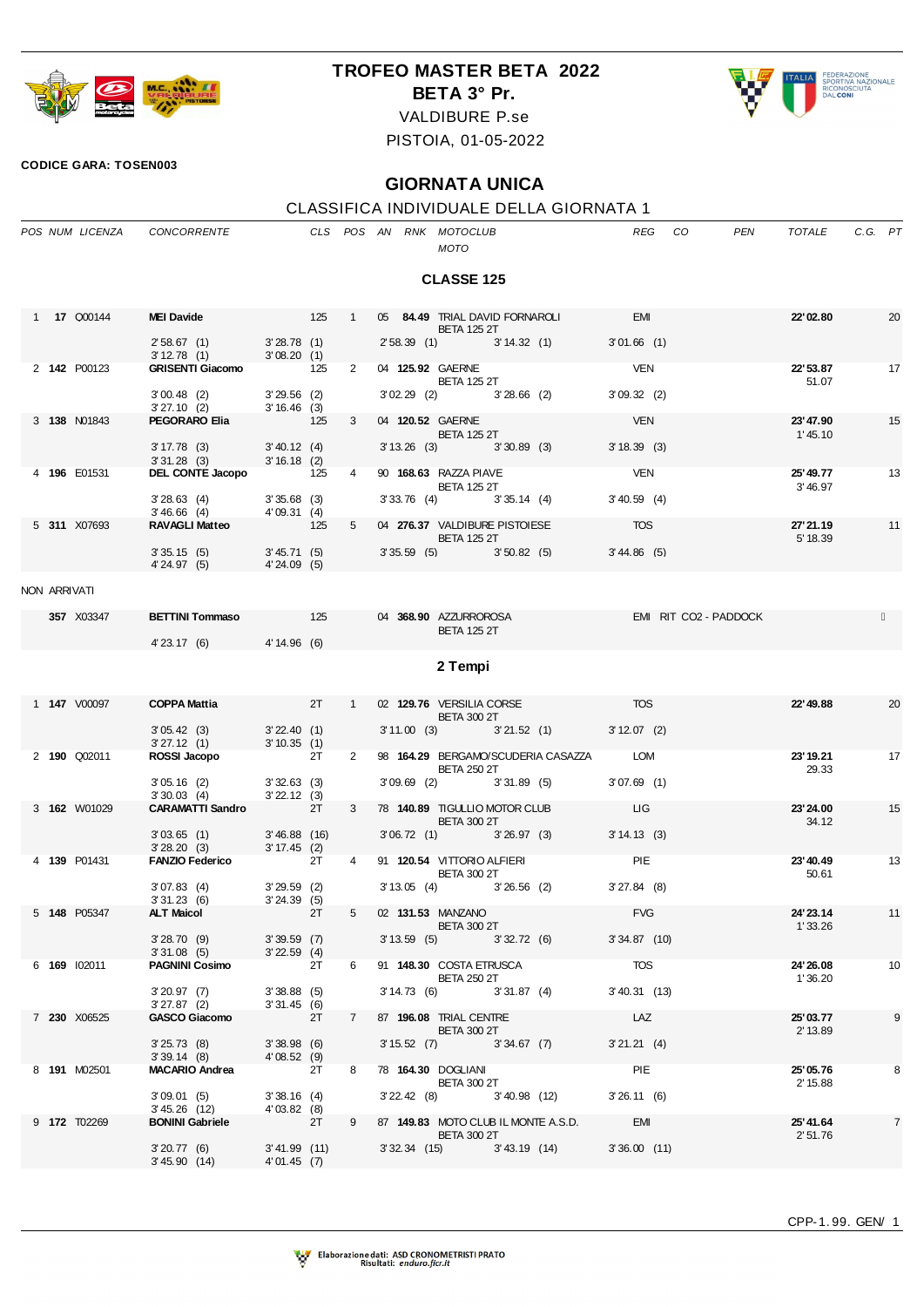|              | POS NUM LICENZA      | CONCORRENTE                                                                           |                            |    |    |               | CLS POS AN RNK MOTOCLUB                            |              |                                      | REG             | CO                     | <b>PEN</b> | TOTALE                 | C.G. PT |              |
|--------------|----------------------|---------------------------------------------------------------------------------------|----------------------------|----|----|---------------|----------------------------------------------------|--------------|--------------------------------------|-----------------|------------------------|------------|------------------------|---------|--------------|
|              |                      |                                                                                       |                            |    |    |               | <b>MOTO</b>                                        |              |                                      |                 |                        |            |                        |         |              |
|              |                      |                                                                                       |                            |    |    |               |                                                    |              |                                      |                 |                        |            |                        |         |              |
|              | 10 <b>214</b> V01817 | <b>FERRETTI Alessio 2T 2T 10 77 182.92 ROSIGNANO</b>                                  |                            |    |    |               |                                                    |              |                                      | <b>TOS</b>      |                        |            | 26'06.44               |         | 6            |
|              |                      | $3'32.51$ (12) $3'45.11$ (13)<br>$3'45.02$ (11) $4'20.08$ (15)                        |                            |    |    |               | <b>BETA 300 2T</b>                                 |              | 3' 27.26 (12) 3' 40.05 (11)          | 3'36.41(12)     |                        |            | 3' 16.56               |         |              |
|              | 11 235 F00212        | 3' 45.02 (11)<br><b>PAVAN Mirko</b>                                                   | 4'20.08 (15)<br>2T         |    |    |               | 11 85 199.66 RAZZA PIAVE                           |              |                                      | <b>VEN</b>      |                        |            | 26' 19.73              |         | 5            |
|              |                      |                                                                                       |                            |    |    |               | BETA 250 2T                                        |              |                                      |                 |                        |            | 3' 29.85               |         |              |
|              |                      | 4'08.27 (21) 3'44.88 (12)<br>3'35.46 (7) 4'22.11 (16)                                 |                            |    |    |               | 3' 26.91 (11) 3' 35.22 (8)                         |              |                                      | $3'26.88$ (7)   |                        |            |                        |         |              |
|              | 12 <b>221</b> W02349 | ANDREINI Lorenzo 2T                                                                   |                            |    |    |               | 12 03 187.23 VALDISIEVE<br><b>BETA 200 2T</b>      |              |                                      | <b>TOS</b>      |                        |            | 26' 29.24<br>3'39.36   |         |              |
|              |                      | 3'28.80(10)                                                                           | $3' 41.85$ (10)            |    |    |               | 3'23.83 (9) 3'39.93 (10)                           |              |                                      | 3'31.43(9)      |                        |            |                        |         |              |
|              | 13 377 Y01858        | 3' 41.40 (10) 5' 02.00 (21)<br>CARLOTTI Danny 2T                                      |                            |    |    |               | 13 88 S.R. PONTREMOLI                              |              |                                      | <b>TOS</b>      |                        |            | 26'35.72               |         | 3            |
|              |                      |                                                                                       |                            |    |    |               | <b>BETA 300 2T</b><br>3' 32.87 (17) 3' 49.07 (16)  |              |                                      | 3'25.03(5)      |                        |            | 3'45.84                |         |              |
|              | 14 243 Y01865        | 3' 39.94 (16) 4' 00.81 (22)<br>3' 57.64 (17) 4' 10.36 (10)                            |                            | 2T |    |               | 14 90 207.58 PEGASO                                |              |                                      | <b>TOS</b>      |                        |            | 26'36.38               |         | 2            |
|              |                      | <b>DAVINI Francesco</b>                                                               |                            |    |    |               | <b>BETA 250 2T</b>                                 |              |                                      |                 |                        |            | 3'46.50                |         |              |
|              |                      | 3' 30.25 (11) 3' 48.15 (17)<br>3'40.51 (9) 4'31.94 (17)<br><b>PAGANELLI Matteo</b> 2T |                            |    |    |               | $3'$ 24.59 (10) $3'$ 42.52 (13)                    |              |                                      | $3'58.42$ (18)  |                        |            |                        |         |              |
|              | 15 227 X08751        |                                                                                       | 2T                         |    |    |               | <b>BETA 300 2T</b>                                 |              | 15 85 191.25 VALDIBURE PISTOIESE TOS |                 |                        |            | 26' 40.87<br>3'50.99   |         | $\mathbf{1}$ |
|              |                      | $3'39.08$ (15) $3'40.69$ (8)                                                          |                            |    |    |               | 3' 29.96 (14) 3' 39.89 (9)                         |              |                                      | 4'08.00(19)     |                        |            |                        |         |              |
|              | 16 209 F00438        | 3' 45.28 (13)<br><b>PASQUINI Gabriele</b> 2T                                          | 4' 17.97 (14)              |    |    |               | 16 91 177.93 VALDISIEVE                            |              |                                      | <b>TOS</b>      |                        |            | 26' 56.25              |         |              |
|              |                      |                                                                                       |                            |    |    |               | <b>BETA 250 2T</b><br>3' 34.25 (18) 3' 50.06 (17)  |              |                                      | $3' 40.93$ (14) |                        |            | 4'06.37                |         |              |
|              |                      | 3' 37.04 (13) 3' 53.09 (19)<br>3' 47.61 (15) 4' 33.27 (18)                            |                            |    |    |               |                                                    |              |                                      |                 |                        |            |                        |         |              |
|              | 17 223 R00583        | <b>DOMENEGHINI Matteo</b> 2T                                                          |                            |    |    |               | 17 91 187.76 VAL SAN MARTINO<br><b>BETA 300 2T</b> |              |                                      | LOM             |                        |            | 27'04.09<br>4' 14.21   |         |              |
|              |                      | 3'42.13 (17) 3'54.52 (20)<br>3' 55.84 (16) 4' 13.95 (13)                              |                            |    |    |               | $3'42.05$ (19) $3'52.08$ (18)                      |              |                                      | 3' 43.52 (17)   |                        |            |                        |         |              |
|              | 18 327 Y01515        | CAPETTA Matteo 2T                                                                     |                            |    |    |               | 18 86 <b>295.80 PONTREMOLI</b>                     |              |                                      | <b>TOS</b>      |                        |            | 27'20.58               |         |              |
|              |                      | 4' 12.48 (22) 3' 45.15 (14)                                                           |                            |    |    |               | BETA 300 2T<br>3' 27.96 (13) 3' 44.90 (15)         |              |                                      | 3' 43.51 (16)   |                        |            | 4' 30.70               |         |              |
|              | 19 355 Y03518        | 4' 14.05 (18)<br>FANTINO Daniele 2T                                                   | 4' 12.53 (11)              |    |    |               | 19 77 364.81 DOGLIANI                              |              |                                      | <b>PIE</b>      |                        |            | 27' 22.81              |         |              |
|              |                      |                                                                                       |                            |    |    |               | BETA 300 2T                                        |              |                                      |                 |                        |            | 4' 32.93               |         |              |
|              |                      | $3'50.59$ (20)<br>4' 19.63 (20) 4' 13.19 (12)                                         | 3' 41.17 (9)               |    |    |               |                                                    |              | 3' 32.52 (16) 4' 04.36 (21)          | 3' 41.35 (15)   |                        |            |                        |         |              |
|              | 20 289 W00774        | <b>CONTI Roberto</b>                                                                  | 2T                         |    |    |               | 20 82 248.58 ALTA LUNIGIANA<br><b>BETA 300 2T</b>  |              |                                      | <b>TOS</b>      |                        |            | 28'37.65<br>5' 47.77   |         |              |
|              |                      | 3' 38.41 (14) 3' 45.60 (15)<br>4' 17.79 (19)                                          | 4'34.10 (19)               |    |    |               |                                                    |              | 3' 42.23 (20) 3' 54.04 (20)          | 4' 45.48 (23)   |                        |            |                        |         |              |
|              | 21 372 Y02482        | DALMASSO Fabrizio 2T                                                                  |                            |    |    |               | 21 76 <b>714.10</b> DOGLIANI<br>BETA 300 2T        |              |                                      | PIE 1'00        |                        |            | 31'53.99               |         |              |
|              |                      | 4' 18.82 (23)                                                                         | 4' 13.13 (23)              |    |    |               |                                                    |              | 4'07.09 (23) 4'21.50 (24)            | 4' 12.18 (21)   |                        |            | 9'04.11                |         |              |
|              | 22 297 V00451        | 4' 31.09 (22)<br><b>BENEDETTI Lorenzo</b>                                             | 5' 10.18 (22)              | 2T | 22 |               | 93 255.82 COLLALTO                                 |              |                                      | VEN             |                        |            | 34'33.03               |         |              |
|              |                      |                                                                                       |                            |    |    |               | <b>BETA 250 2T</b>                                 |              |                                      |                 |                        |            | 11'43.15               |         |              |
|              |                      | 4'27.84 (24)<br>4' 49.52 (23)                                                         | 3'59.73(21)<br>7'26.33(23) |    |    |               | 5'02.63 (25) 4'07.75 (22)                          |              |                                      | 4' 39.23 (22)   |                        |            |                        |         |              |
|              | 23 296 V02387        | <b>MARELLI Stefano</b>                                                                |                            | 2T |    |               | 23 83 255.32 VALLE STAFFORA<br><b>BETA 300 2T</b>  |              |                                      |                 | LOM 14'00              |            | 43' 12.94<br>20' 23.06 |         |              |
|              |                      | 3'49.39(18)                                                                           | 4' 13.66 (24)              |    |    |               | 3'48.91(22)                                        | 4'09.54 (23) |                                      | 4'09.53 (20)    |                        |            |                        |         |              |
|              |                      | 4'24.95 (21)                                                                          | 4'36.96(20)                |    |    |               |                                                    |              |                                      |                 |                        |            |                        |         |              |
| NON PARTITI  |                      |                                                                                       |                            |    |    |               |                                                    |              |                                      |                 |                        |            |                        |         |              |
|              | 345 Q04740           | <b>QUINTO Nicola</b>                                                                  |                            | 2T |    |               | 78 328.42 125 STRADALI<br><b>BETA 300 2T</b>       |              |                                      |                 | LOM NP START - PADDOCK |            |                        |         |              |
|              |                      |                                                                                       |                            |    |    |               |                                                    |              |                                      |                 |                        |            |                        |         |              |
| NON ARRIVATI |                      |                                                                                       |                            |    |    |               |                                                    |              |                                      |                 |                        |            |                        |         |              |
|              | 247 Y02354           | NAGOSTINIS Gabriele                                                                   |                            | 2T |    |               | 00 210.60 CARNICO<br><b>BETA 300 2T</b>            |              |                                      |                 | FVG RIT CO4 - PADDOCK  |            |                        |         |              |
|              |                      | 3' 49.82 (19) 3' 52.58 (18)                                                           |                            |    |    |               | $3'42.83$ (21) $3'53.53$ (19)                      |              |                                      |                 |                        |            |                        |         |              |
|              | 340 W01599           | <b>GRASSI Giacomo</b>                                                                 |                            | 2T |    |               | 92 315.19 ROSIGNANO<br><b>BETA 300 2T</b>          |              |                                      |                 | TOS RIT CO4 - PADDOCK  |            |                        |         |              |
|              | 364 Y02938           | 5' 18.43 (25)<br><b>ERMINI Simone</b>                                                 | 4'38.48 (25)               | 2T |    | 4' 22.86 (24) | 93 412.78 MC A.M. COLLI FIORENTINI                 | 4'34.91 (25) |                                      |                 | TOS RIT CO2 - PADDOCK  |            |                        |         |              |
|              |                      |                                                                                       |                            |    |    |               | <b>BETA 300 2T</b>                                 |              |                                      |                 |                        |            |                        |         |              |
|              | 365 U03518           | 5' 52.80 (26) 4' 38.64 (26)<br><b>MURATORI David</b>                                  |                            | 2T |    |               | 79 429.09 CASTIGLIONE DEI PEPOLI                   |              |                                      |                 | EMI RIT CO2 - PADDOCK  |            |                        |         |              |
|              |                      | 6'31.83(27)                                                                           |                            |    |    |               | <b>BETA 300 2T</b>                                 |              |                                      |                 |                        |            |                        |         |              |
|              | 368 U02619           | <b>MURATORI William Enzo</b>                                                          |                            | 2T |    |               | 77 448.11 CASTIGLIONE DEI PEPOLI                   |              |                                      |                 | EMI RIT CO2 - PADDOCK  |            |                        |         |              |
|              |                      | 8' 45.65 (29)                                                                         |                            |    |    |               | <b>BETA 300 2T</b>                                 |              |                                      |                 |                        |            |                        |         |              |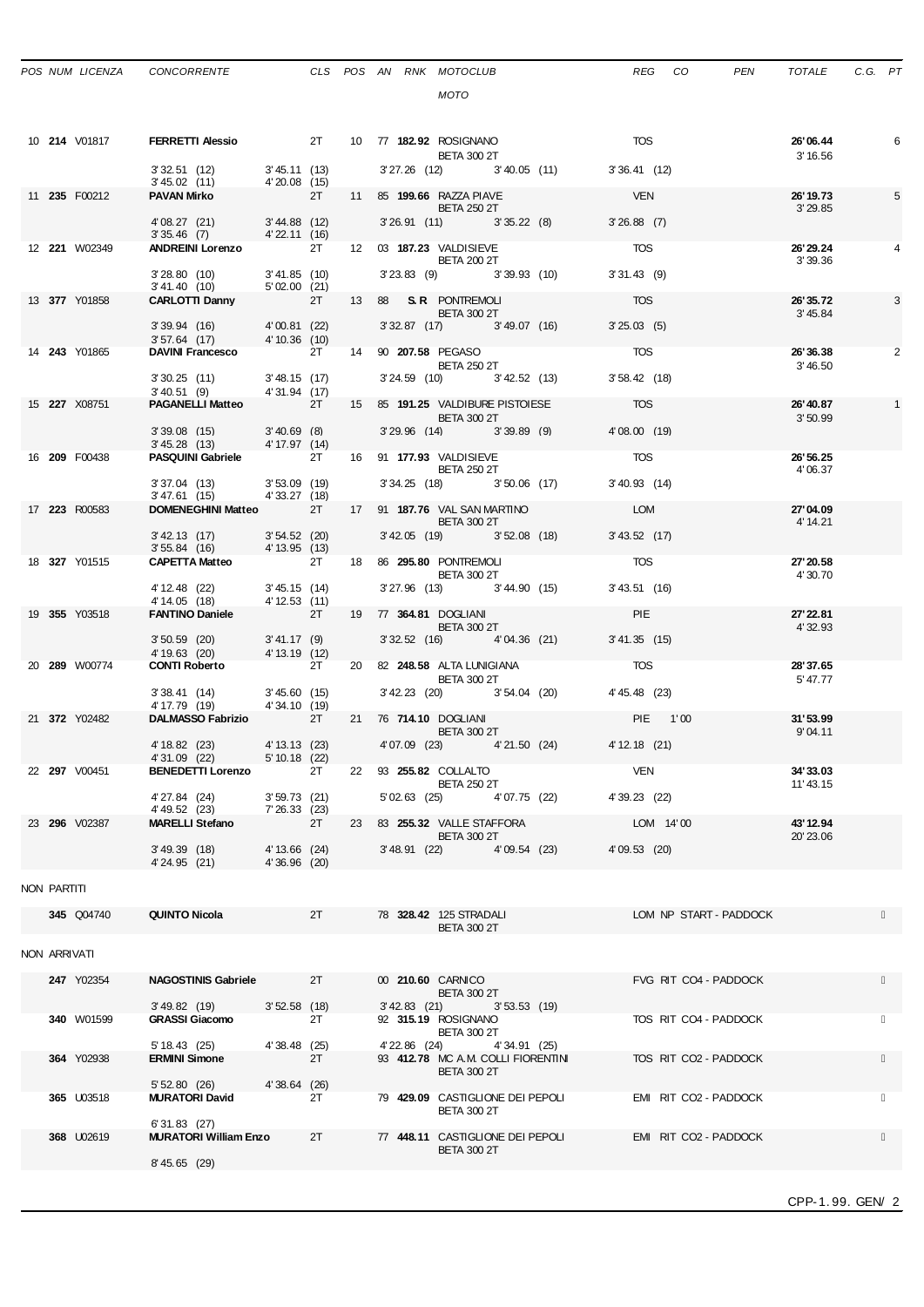|              | POS NUM LICENZA | <b>CONCORRENTE</b>                                                                                       |                              |                  |                         |  | CLS POS AN RNK MOTOCLUB<br><b>MOTO</b>               | REG<br>CO<br>PEN      | TOTALE                | C.G. PT        |
|--------------|-----------------|----------------------------------------------------------------------------------------------------------|------------------------------|------------------|-------------------------|--|------------------------------------------------------|-----------------------|-----------------------|----------------|
|              | 369 V00089      | <b>INNOCENZI Adele</b>                                                                                   |                              | 2T               |                         |  | 79 475.36 FAST TEAM<br><b>BETA 200 2T</b>            | LOM RIT CO2 - PADDOCK |                       |                |
|              |                 | 8'07.78 (28)                                                                                             | 4'45.92 (27)                 |                  |                         |  | 4 Tempi                                              |                       |                       |                |
|              | 1 168 P02161    | <b>GORI Lorenzo</b>                                                                                      |                              | 4T               | $\mathbf{1}$            |  | 94 144.83 VALDISIEVE<br><b>BETA 350 4T</b>           | <b>TOS</b>            | 22' 17.83             | 20             |
|              |                 | 3'00.38(1)<br>3' 17.27 (1)                                                                               | 3'22.70(1)<br>3'05.25(1)     |                  |                         |  | $3'10.63$ (1)<br>3'16.31(1)                          | 3'05.29(1)            |                       |                |
|              | 2 233 Y02802    | <b>PIZZIRANI Rocco</b>                                                                                   |                              | 4T               | $\overline{2}$          |  | 93 198.96 VALDISIEVE<br><b>BETA 430 4T</b>           | <b>TOS</b>            | 25' 12.73<br>2' 54.90 | 17             |
|              |                 | $3'21.08$ (2)                                                                                            | 3'39.01(3)                   |                  |                         |  | $3' 14.79$ (2)<br>3'38.62(3)                         | $3'19.09$ (2)         |                       |                |
|              | 3 206 U02233    | $3'35.92$ (2)<br><b>MALTRY Alexander Rene</b>                                                            | $4'24.22$ (2)                | 4T               | 3                       |  | 93 174.80 TORRE DELLA MELORIA                        | TOS                   | 26'25.67              | 15             |
|              |                 |                                                                                                          |                              |                  |                         |  | <b>BETA 390 4T</b>                                   |                       | 4'07.84               |                |
|              |                 | 3'33.45(4)<br>3' 47.35 (3)                                                                               | 3' 45.43 (4)<br>4'26.77(3)   |                  |                         |  | $3'30.56$ (4) $3'41.30$ (4)                          | $3' 40.81$ (3)        |                       |                |
|              | 4 393 Y02959    | STASULLI Gianni                                                                                          |                              | 4T               | 4                       |  | 77 336.76 VALDIBURE PISTOIESE<br><b>BETA 350 4T</b>  | TOS 7'00              | 36'05.54<br>13' 47.71 | 13             |
|              |                 | 3'53.60(5)                                                                                               | $3'52.66$ (5)                |                  |                         |  | $3'38.48$ (5) $3'50.21$ (5)                          | 3'53.70(4)            |                       |                |
|              |                 | 4' 11.01 (4)                                                                                             | $5' 45.88$ (4)               |                  |                         |  |                                                      |                       |                       |                |
| NON ARRIVATI |                 |                                                                                                          |                              |                  |                         |  |                                                      |                       |                       |                |
|              | 279 Y02858      | <b>FOGACCI Jonathan</b>                                                                                  | and the 4T                   |                  |                         |  | 81 235.11 PRATO<br><b>BETA 390 4T</b>                | TOS RIT CO4 - PADDOCK |                       |                |
|              | 301 X04504      | 3'31.55(3)<br><b>BALLAURI Claudio</b>                                                                    | 3'38.35(2)                   | 4T               |                         |  | $3'28.63$ (3)<br>3'35.27(2)<br>81 260.31 MAJOR MOTOR | PIE RIT CO2 - PADDOCK |                       |                |
|              |                 |                                                                                                          |                              |                  |                         |  | <b>BETA 350 4T</b>                                   |                       |                       |                |
|              | 337 S00762      | 5'27.98(7)<br><b>BISTANTE Giuseppe</b>                                                                   | 4'06.87(6)                   | 4T               |                         |  | 75 311.28 RAZZA PIAVE<br><b>BETA 350 4T</b>          | VEN RIT PS2 - ET2-PS2 |                       |                |
|              |                 | 4' 17.92 (6)                                                                                             |                              |                  |                         |  |                                                      |                       |                       |                |
|              |                 |                                                                                                          |                              |                  |                         |  | <b>CLASSE VET</b>                                    |                       |                       |                |
|              |                 |                                                                                                          |                              |                  |                         |  |                                                      |                       |                       |                |
|              | 1 145 0001625B  | <b>RAVAGLI Renzo</b>                                                                                     |                              | VET 1            |                         |  | 73 128.51 VALDIBURE PISTOIESE<br><b>BETA 350 4T</b>  | <b>TOS</b>            | 22' 50.00             | 20             |
|              |                 | 2'58.34(1)                                                                                               | 3'33.49(1)                   |                  |                         |  | $3'02.72$ (1) $3'27.56$ (1)                          | 3' 13.02 (1)          |                       |                |
|              |                 |                                                                                                          |                              |                  |                         |  |                                                      |                       |                       |                |
|              | 2 161 Q04382    | 3'25.05(1)<br><b>BACCHETTI Massimiliano</b>                                                              | 3'09.82(1)                   | VET <sub>2</sub> |                         |  | 73 140.35 PEGASO                                     | TOS                   | 24'38.36              | 17             |
|              |                 |                                                                                                          |                              |                  |                         |  | <b>BETA 390 4T</b>                                   |                       | 1'48.36               |                |
|              |                 | $3' 11.38$ (2)<br>$3' 40.16$ (2)                                                                         | $3'40.29$ (2)<br>3'36.75(2)  |                  |                         |  | $3'21.94$ (2)<br>$3'39.89$ (2)                       | $3'27.95$ (2)         |                       |                |
|              | 3 201 T04737    | RAVAGLI Andrea                                                                                           | <b>VET</b>                   |                  | $\overline{\mathbf{3}}$ |  | 62 172.61 VALDIBURE PISTOIESE<br><b>BETA 300 2T</b>  | <b>TOS</b>            | 26' 13.80<br>3'23.80  | 15             |
|              |                 |                                                                                                          |                              |                  |                         |  | $3'23.46$ (3) $3'41.71$ (3)                          | 3'54.32(6)            |                       |                |
|              | 4 255 G01235    | 3' 24.12 (3) 3' 44.03 (3)<br>3' 43.10 (3) 4' 23.06 (3)<br>PIZZANELLI Giuseppe VET 4 71 213.24 PONTREMOLI |                              |                  |                         |  |                                                      | <b>TOS</b>            | 26'34.17              | 13             |
|              |                 |                                                                                                          |                              |                  |                         |  | <b>BETA 300 2T</b>                                   |                       | 3' 44.17              |                |
|              |                 | 3' 27.49 (4) 3' 52.06 (5)<br>3' 51.03 (5) 4' 27.95 (4)                                                   |                              |                  |                         |  | $3'30.44$ (4) $3'48.82$ (5)                          | 3'36.38(3)            |                       |                |
|              | 5 270 Y00873    | <b>CRISTIANO Angelo</b>                                                                                  | VET 5                        |                  |                         |  | 73 226.60 RAZZA PIAVE<br><b>BETA 390 4T</b>          | <b>VEN</b>            | 27' 15.34<br>4' 25.34 | 11             |
|              |                 | 3'57.80(7)                                                                                               | $3'52.80$ (6)                |                  |                         |  | $3'35.54$ (5) $3'48.31$ (4)                          | $3' 42.26$ (4)        |                       |                |
|              | 6 392 0001473W  | $3'49.52$ (4) $4'29.11$ (5)<br>CERESOLI Gianangelo VET 6                                                 |                              |                  |                         |  | 65 167.73 GILERA CLUB ARCORE                         | LOM                   | 27' 33.60             | 10             |
|              |                 |                                                                                                          |                              |                  |                         |  | <b>BETA 300 2T</b>                                   |                       | 4' 43.60              |                |
|              |                 | $3'35.23$ (5) $3'51.05$ (4)<br>4'02.74 (6) $4'43.76$ (6)<br>4'02.74 (6)                                  | 4'43.76 (6)                  |                  |                         |  | 3' 36.12 (6) 3' 52.28 (6)                            | 3'52.42(5)            |                       |                |
|              | 7 271 P00941    | <b>MARINO Stefano</b>                                                                                    |                              |                  |                         |  | VET 7 72 227.41 TIGULLIO MOTOR CLUB LIG              |                       | 29' 49.44             | 9              |
|              |                 | 3'52.44(6)                                                                                               | 4'05.30(7)                   |                  |                         |  | <b>BETA 250 2T</b><br>3'48.58 (7) 4'02.19 (7)        | 3'59.40(7)            | 6'59.44               |                |
|              | 8 288 U01454    | 4' 18.60 (7)<br><b>CHINI Mario</b>                                                                       | 5'42.93 (10)<br>VET 8        |                  |                         |  | 64 247.41 SEBINO                                     | <b>LOM</b>            | 30'23.56              | 8              |
|              |                 |                                                                                                          |                              |                  |                         |  | <b>BETA 200 2T</b>                                   |                       | 7' 33.56              |                |
|              |                 | 4' 13.54 (9)<br>4'29.29 (9)                                                                              | 4' 13.40 (10)<br>4'55.79 (7) |                  |                         |  | 4'06.00 (10) 4'13.55 (10)                            | 4' 11.99 (10)         |                       |                |
|              | 9 326 R02889    | <b>COPPA Franco</b>                                                                                      | VET 9                        |                  |                         |  | 69 294.59 VERSILIA CORSE<br><b>BETA 300 2T</b>       | <b>TOS</b>            | 31'04.61<br>8' 14.61  | $\overline{7}$ |
|              |                 | 4'37.67 (12)                                                                                             | 4'08.97 (9)                  |                  |                         |  | 4'06.44 (11) 4'10.44 (8) 4'11.23 (9)                 |                       |                       |                |
|              | 10 321 X03258   | 4'25.56 (8) 5'24.30 (9)<br><b>BALBO Angelo</b>                                                           |                              |                  |                         |  | VET 10 63 285.27 LA MARCA TREVIGIANA                 | VEN                   | 32' 44.33             | 6              |